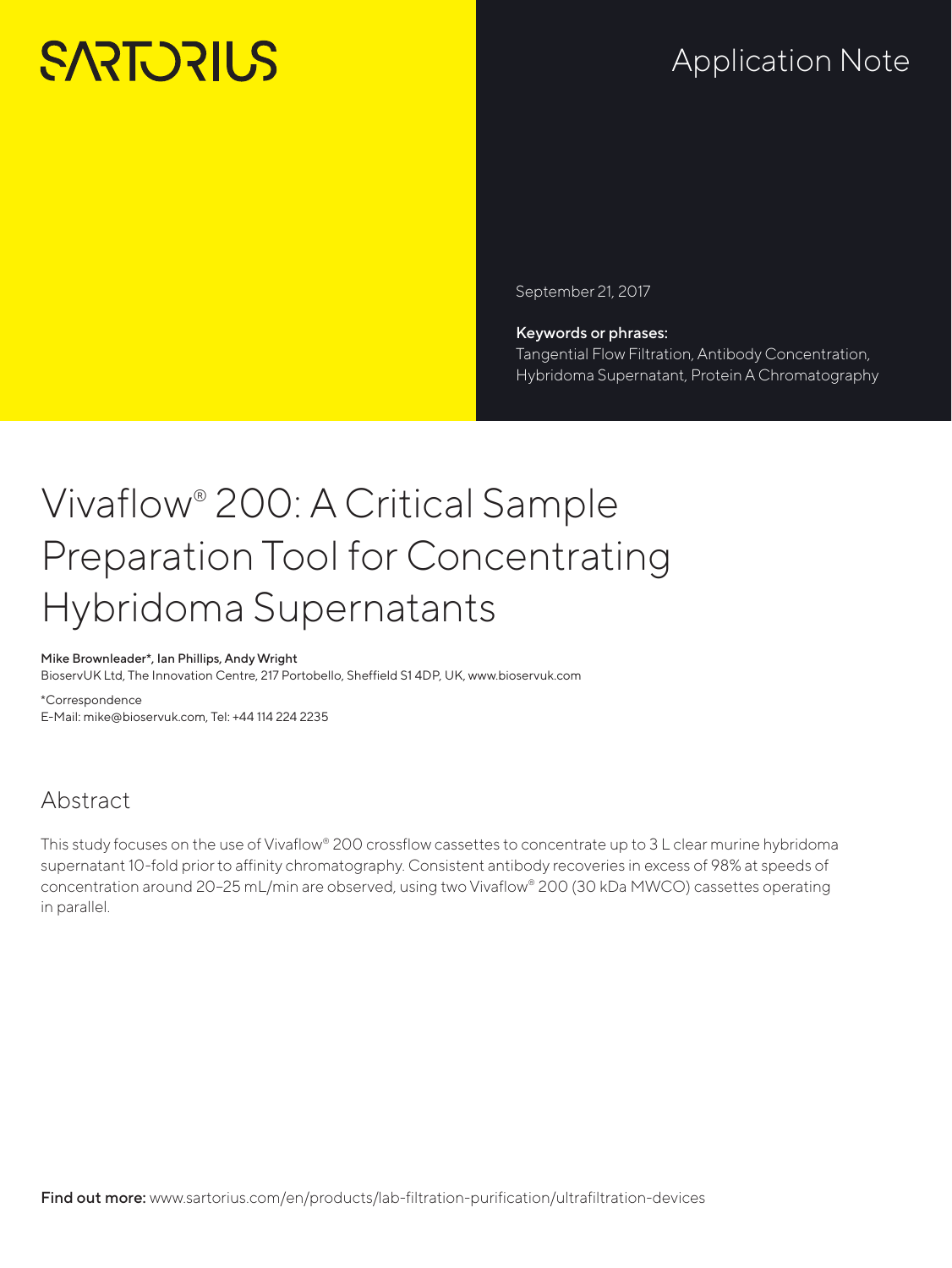

| stock (3,000 mL)                                       |
|--------------------------------------------------------|
| Centrifugation at<br>8,000 g/10 min                    |
| atant (3,000 mL)                                       |
| <b>Concentration with</b><br>Vivaflow <sup>®</sup> 200 |
| e (300 mL)                                             |
| Centrifugation at<br>3,500 g/10 min                    |
| Microfiltration with<br>Sartolab <sup>®</sup> RF       |
| concentrate (300 m <mark>L</mark> )                    |
| Protein G HiFliQ 5 mL,<br><b>AKTA</b> column           |
| I antibody (300 mL)                                    |

## Introduction

Monoclonal antibodies produced by hybridoma technology are commonly used in various applications in the (bio-) pharmaceutical industry, in research and for *in-vitro*diagnostic (IVD) manufacturer. Analytical techniques like western blot, immuno-fluorescence and ELISA are widespread utilizations. Production and processing of monoclonal antibodies especially for users in the IVD market require high quality measures for example by implementation of an ISO 9001 quality system and state of the art technology.

An integral step in manufacturing of antibodies is filtration by using ultrafiltration and microfiltration membranes.<sup>1,2</sup> The stirred cell used to be the most common laboratory method for concentrating volumes less than 500 mL. Common issues encountered were slow speed, excessive foaming and lack of dead stop causing significant antibody losses in the past. This forced production scientists to look for lab scale tangential flow filtration (TFF) options.



Figure 1: Vivaflow® 200 tangential flow cassette (A) with sample reservoir (B), peristaltic pump (C) and receiving flask for filtrate (D).

TFF with microfiltration or ultrafiltration membranes is widely used for clarifying, concentrating or buffer exchanging proteins and antibodies.<sup>3,4</sup> The feedstock flows across the filter membrane (tangentially). In ultrafiltration mode, low molecular weight molecules pass through the

membrane into the filtrate, whereas the feedstock containing the target antibody can be concentrated continuously to relatively high protein concentrations in a short time.

Robust, reliable and reproducible sample preparation such as protein and antibody concentration | buffer exchange is a fundamental step in downstream processing of all bioreagents. At BioservUK, Vivaflow® 200 flip flow cassette has been the preferred concentrator for clarified hybridoma supernatant feedstock volumes up to 3 L prior to Protein A or Protein G preparative chromatography. The following parameters were considered when selecting an ultrafiltration concentrator:

- **Quality of the UF membrane**
- **Speed of concentration**
- **Antibody recovery**
- **Reusability**
- **Cost-effectiveness.**

In this work, we describe the cross flow process applied at BioservUK for concentration of different murine subclasses of IgG monoclonal antibodies.

### Materials and Methods

Figure 2: Downstream processing workflow of 3 L hybridoma feedstock at BioservUK

Supernatant is derived from hybridoma cells formed by fusion of murine B-lymphocytes with the Sp2.0 mouse myeloma cell line, grown in roller bottle culture. The hybridoma cells are routinely cultured in RPMI 1640 media (Gibco Cat. No. 21875) supplemented with 10% EU approved FBS (Gibco Cat. No. 10270-106). One feedstock is clarified by centrifugation at 8,000 g for 10 min at 4 to 8° C. The VF200 is pre-washed with 2 L water to remove storage buffer. The integrity of the Vivaflow® 200 is checked during the pre-wash step over 1 min to ensure a filtrate flow rate > 55 mL/min.

The supernatant is then concentrated 10-fold with two Vivaflow® 200 (30 kDa MWCO, PES, Sartorius Cat. No. VF20P2) connected in parallel and using a Type 15 pump head (Figure 1). The concentration of antibody in cell

culture is typically around 30 mg/L. The typical antibody concentration post Vivaflow® 200 will be approx. 300 mg/L (10-fold concentration). The maximum flow rate through the Vivaflow® 200 concentrators is dictated by the 3-bar pressure limit. After antibody concentration, the cassettes are flushed with 2 L water followed by cleaning-in-place (CiP) using 500 mL 0.5 M NaOH and 1% sodium hypochlorite in a 40 min. re-circulation mode cycle. The cassettes are then flushed with 2 L water and finally 200 mL 20% ethanol for storage at 2–8° C. 300 mL concentrate is centrifuged to remove any further particulate at 3,500 g for 10 min and then 0.22 µm filtered with a 500 mL Sartolab® RF vacuum filter (Sartorius Cat No. 180C2-E) prior to Protein G HiFliQ 5 mL column purification (Protein Ark Cat No. HiFlIQ5-PG-5).